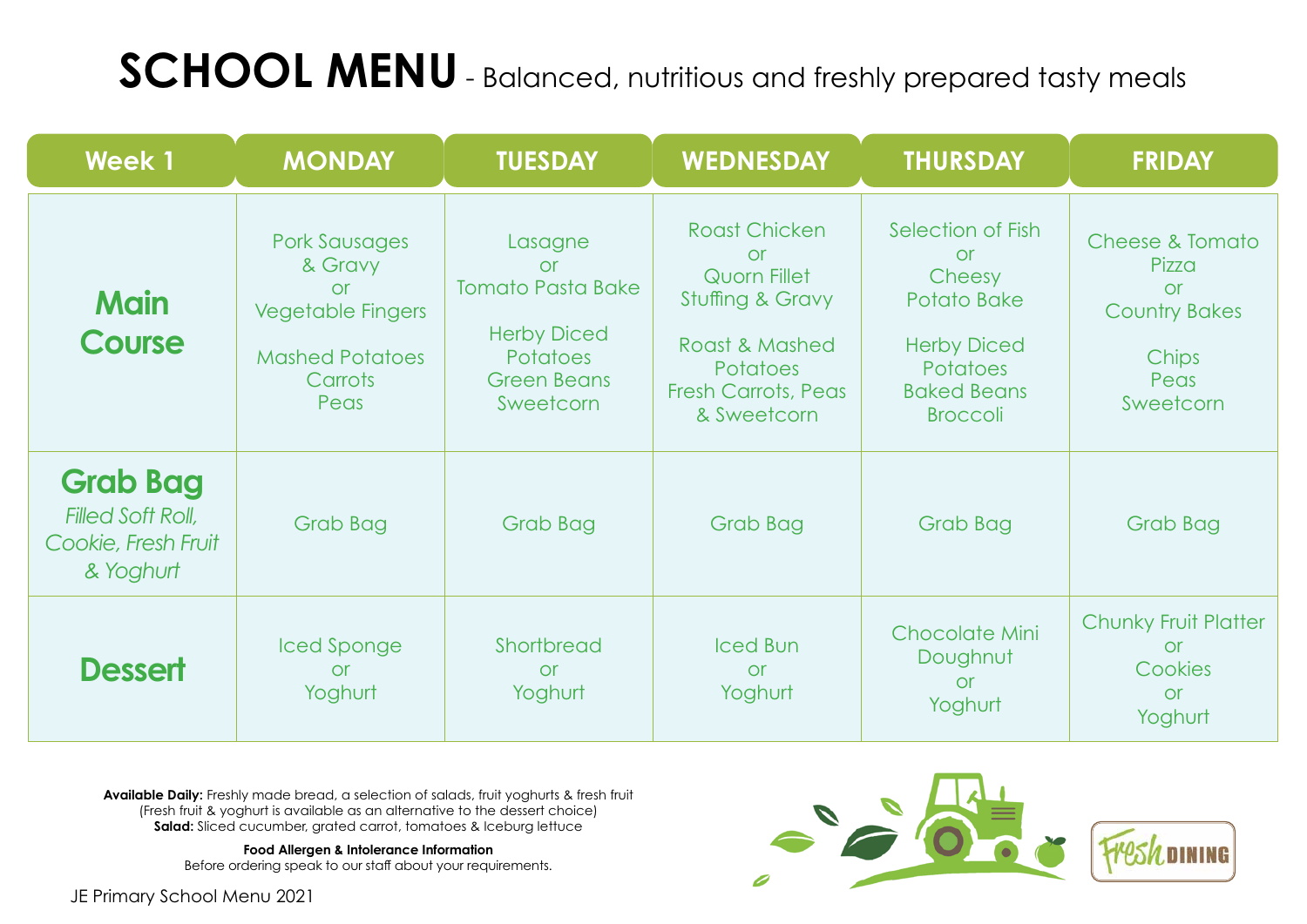## **SCHOOL MENU** - Balanced, nutritious and freshly prepared tasty meals

JE Primary School Menu 2021



**Available Daily:** Freshly made bread, a selection of salads, fruit yoghurts & fresh fruit (Fresh fruit & yoghurt is available as an alternative to the dessert choice) **Salad:** Sliced cucumber, grated carrot, tomatoes & Iceburg lettuce

| <b>Week 2</b>                                                                   | <b>MONDAY</b>                                                                                     | <b>TUESDAY</b>                                                                                             | <b>WEDNESDAY</b>                                                                                                                                                                          | <b>THURSDAY</b>                                                                                                                        | <b>FRIDAY</b>                                                                                       |
|---------------------------------------------------------------------------------|---------------------------------------------------------------------------------------------------|------------------------------------------------------------------------------------------------------------|-------------------------------------------------------------------------------------------------------------------------------------------------------------------------------------------|----------------------------------------------------------------------------------------------------------------------------------------|-----------------------------------------------------------------------------------------------------|
| <b>Main</b><br><b>Course</b>                                                    | <b>Hot Dogs</b><br><b>or</b><br><b>Veggie Dogs</b><br>Potato Wedges<br>Peas<br><b>Baked Beans</b> | <b>Beef Bolognaise</b><br><b>Or</b><br><b>Quorn Bolognaise</b><br>Pasta<br><b>Green Beans</b><br>Sweetcorn | <b>Roast Beef</b><br><b>or</b><br><b>Veggie Sausage</b><br>with Yorkshire<br><b>Pudding &amp; Gravy</b><br>Roast & Mashed<br><b>Potatoes</b><br><b>Fresh Carrots, Peas</b><br>& Sweetcorn | Pork<br>or Quorn Meatballs<br>with Tomato Sauce<br><b>Herby Diced</b><br><b>Potatoes</b><br><b>Mixed Vegetables</b><br><b>Broccoli</b> | <b>Fish Fingers</b><br><b>or</b><br>Cheese & Tomato<br>Pizza<br>Chips<br><b>Baked Beans</b><br>Peas |
| <b>Grab Bag</b><br><b>Filled Soft Roll,</b><br>Cookie, Fresh Fruit<br>& Yoghurt | <b>Grab Bag</b>                                                                                   | <b>Grab Bag</b>                                                                                            | <b>Grab Bag</b>                                                                                                                                                                           | <b>Grab Bag</b>                                                                                                                        | <b>Grab Bag</b>                                                                                     |
| <b>Dessert</b>                                                                  | Cookies<br><b>or</b><br>Yoghurt                                                                   | Iced Sponge<br><b>Or</b><br>Yoghurt                                                                        | Shortbread<br><b>or</b><br>Yoghurt                                                                                                                                                        | <b>Mini Chocolate</b><br>Muffin<br><b>or</b><br>Yoghurt                                                                                | <b>Chunky Fruit Platter</b><br><b>or</b><br>Cookies<br><b>or</b><br>Yoghurt                         |

**Food Allergen & Intolerance Information**

Before ordering speak to our staff about your requirements.